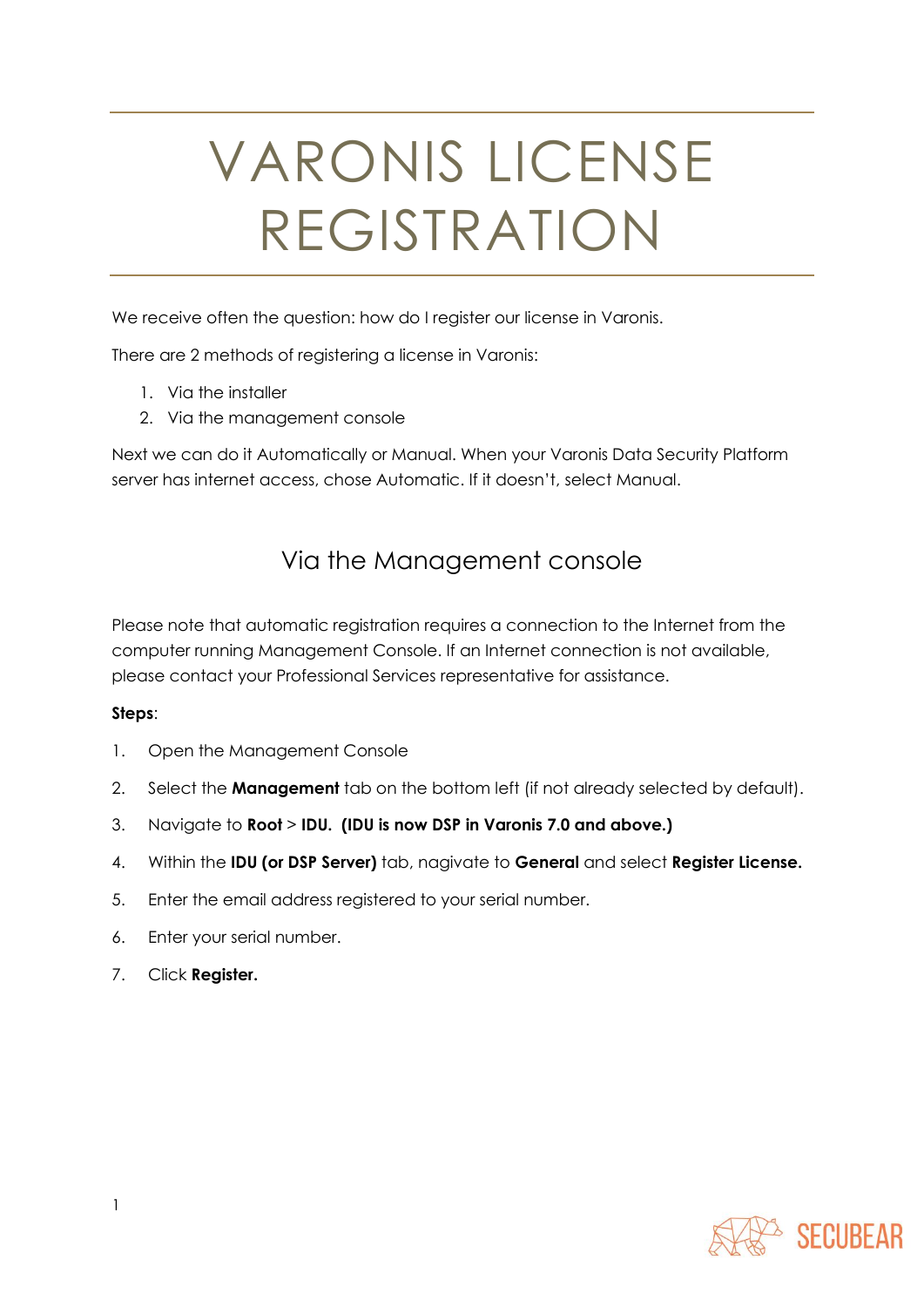| Management Console - v.6.3.185.81                                                                                                                                                                                                                       | ☆▼ Quick Create ▼ ? _ □ ×                                                                                                                                                                                                                                                                                                                                                                           |                    |
|---------------------------------------------------------------------------------------------------------------------------------------------------------------------------------------------------------------------------------------------------------|-----------------------------------------------------------------------------------------------------------------------------------------------------------------------------------------------------------------------------------------------------------------------------------------------------------------------------------------------------------------------------------------------------|--------------------|
| Management<br>View by: Components   Servers<br>e<br>Find<br>ρ<br>Search<br>All<br>v.<br>▼ Root<br>$\bullet$ IDU<br>Domains (2)<br>$\blacktriangleright$ Probes (1)<br>File Servers (7)<br>Collectors (0)<br>DatAnswers<br>DataPrivilege Web Application | $x$ IDU<br>Root<br>$\mathbb X$<br><b>IDU</b><br><b>IDU Jobs</b><br>General<br>E<br>e<br>Register License<br>Settings<br>corpfs02b<br>Server name:<br>Installation path:<br>C:\Program Files\Varonis\DatAdvantage<br>Working directory: C:\Program Files\Varonis\DatAdvantage<br>General<br>IDU Server port number 8000<br>General Database security<br>Allow shrinking of the tempdb on all servers | $-2$               |
| Icons Legend ▼<br>Management<br>Configuration<br>o                                                                                                                                                                                                      | Allow partitioning<br>Allow check disk sp License Registration<br>$\odot$ Automatic registration $\bigcirc$ Manual registration<br>Customer ID/email:<br>Serial number:<br>OK                                                                                                                                                                                                                       | Register<br>Cancel |

## Via the Varonis Setup Wizard

#### **Steps**:

1. Locate or download the installation package for your current version of the Data Security Platform.

To download the installation package, please visit [https://my.varonis.com](https://my.varonis.com/) and then navigate to the section **My Downloads**.

2. Navigate within the installation package to:

*\*\<Version>\_GA\Installer\*

3. Run the **setup.exe** as administrator.

4. Once the user interface (UI) for the installer loads, which can take a few minutes to complete, click **Next** on the main page.

- 5. Review the license agreement and select **I Agree**.
- 6. In the Main Menu, select **Configuration** then click **Next.**

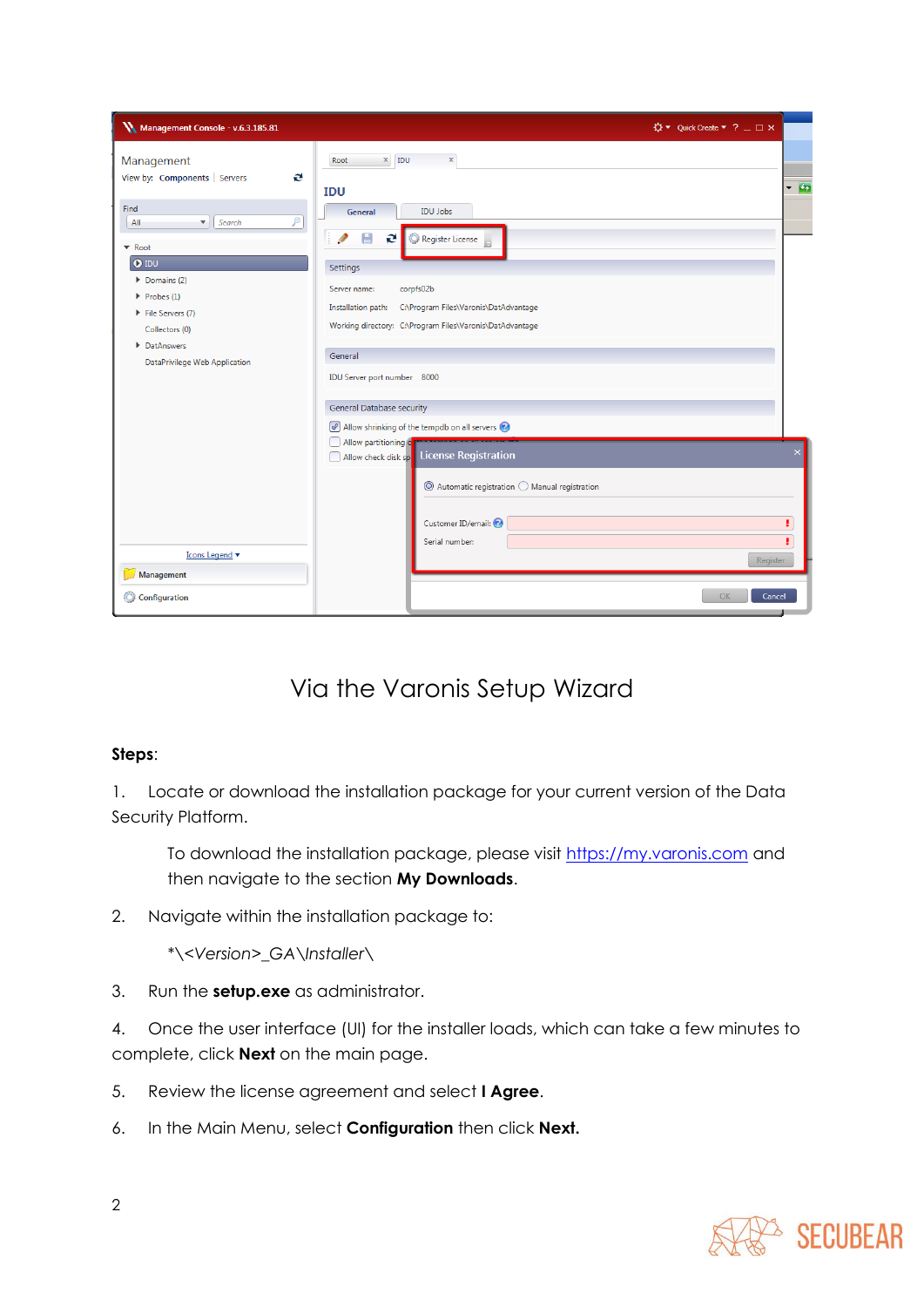

7. On the **DSP Server Selection** page, enter the information needed to access the Varonis SQL Server:

Database Server - hostname, instance name, and port number used to access Varonis

Use this format: <Hostname>\<InstanceName>,<PortNumber> i.e. SQLSERVER\Varonis,1433

**Note:** The instance name and port number are NOT needed if Varonis is the only instance on the SQL server and if the default port is used.

Choose Authentication: SQL or Windows

Username: username of the Varonis Service Account f using Windows Authentication, the username must be formatted: DOMAIN\Username

MYCOMPANY\VaronisSvc

Password: the password for the Varonis Service Account

8. Click **Next.**

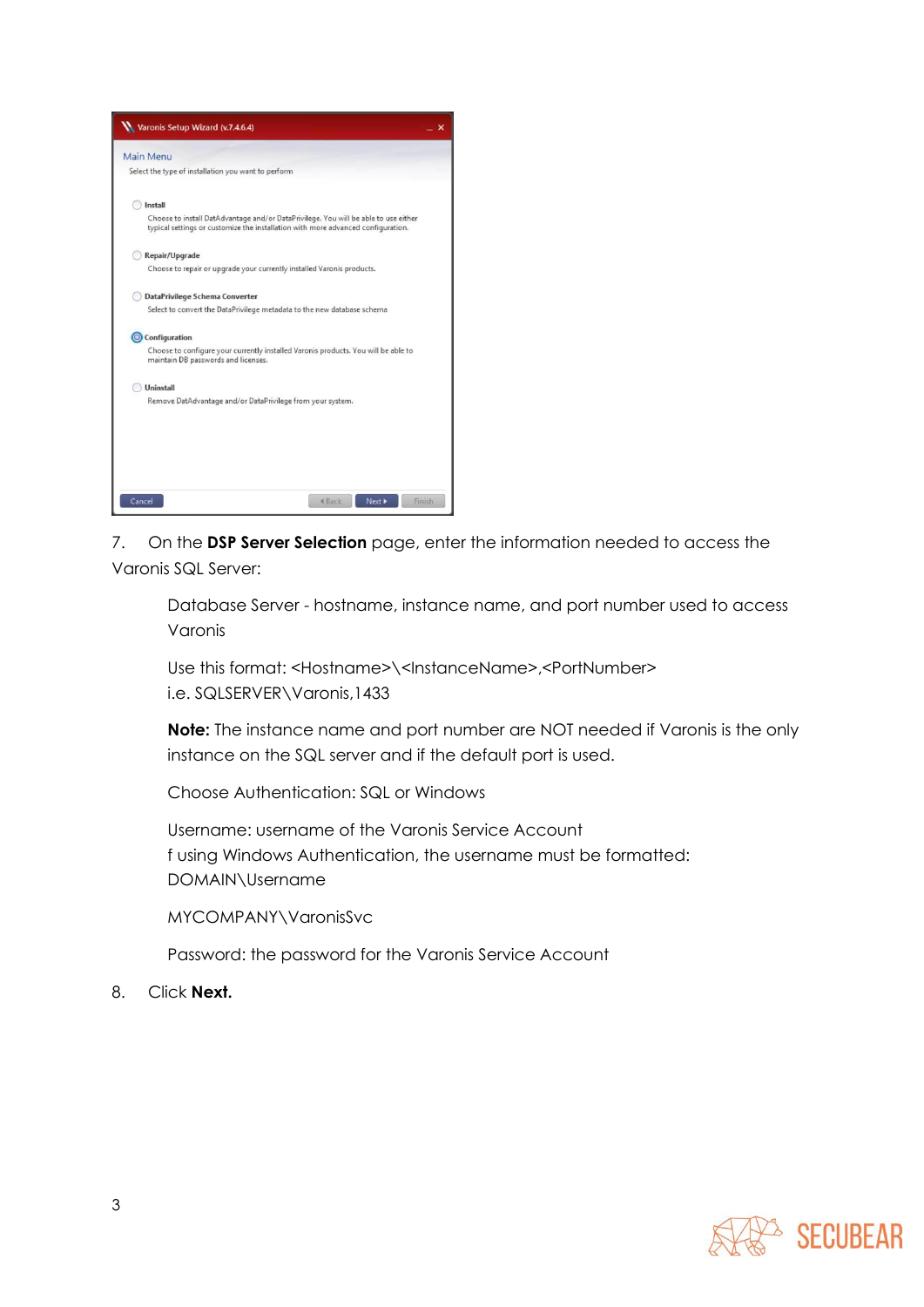|                              | Varonis Setup Wizard (v.7.4.6.4) |        |        | $\mathbf{x}$        |
|------------------------------|----------------------------------|--------|--------|---------------------|
| <b>DSP Server Selection</b>  |                                  |        |        |                     |
| Specify the DSP Server       |                                  |        |        |                     |
| Database Settings            |                                  |        |        |                     |
| Database Server <sup>*</sup> |                                  |        |        | $\bullet$ $\bullet$ |
| Authentication               | <b>SQL Authentication</b>        |        |        |                     |
| User name:                   |                                  |        |        |                     |
| Password:                    |                                  |        |        |                     |
|                              |                                  |        |        |                     |
|                              |                                  |        |        |                     |
|                              |                                  |        |        |                     |
|                              |                                  |        |        |                     |
|                              |                                  |        |        |                     |
|                              |                                  |        |        |                     |
|                              |                                  |        |        |                     |
|                              |                                  |        |        |                     |
|                              |                                  |        |        |                     |
|                              |                                  |        |        |                     |
|                              |                                  |        |        |                     |
|                              |                                  |        |        |                     |
| Cancel                       |                                  | 4 Back | Next > | Finish              |

- 9. The Configuration Options page is displayed.
- 10. Select **License Registration,** then click **Next**.

| Varonis Setup Wizard (v.7.4.6.4) |                  | $\boldsymbol{\mathsf{x}}$ |
|----------------------------------|------------------|---------------------------|
| <b>Configuration Options</b>     |                  |                           |
| Choose configuration options     |                  |                           |
| Database users configuration     |                  |                           |
| C License Registration           |                  |                           |
|                                  |                  |                           |
|                                  |                  |                           |
|                                  |                  |                           |
|                                  |                  |                           |
|                                  |                  |                           |
|                                  |                  |                           |
|                                  |                  |                           |
|                                  |                  |                           |
|                                  |                  |                           |
|                                  |                  |                           |
|                                  |                  |                           |
|                                  |                  |                           |
|                                  |                  |                           |
| Cancel                           | Next ><br>4 Back | Finish                    |

11. Select **Automatic Registration**.

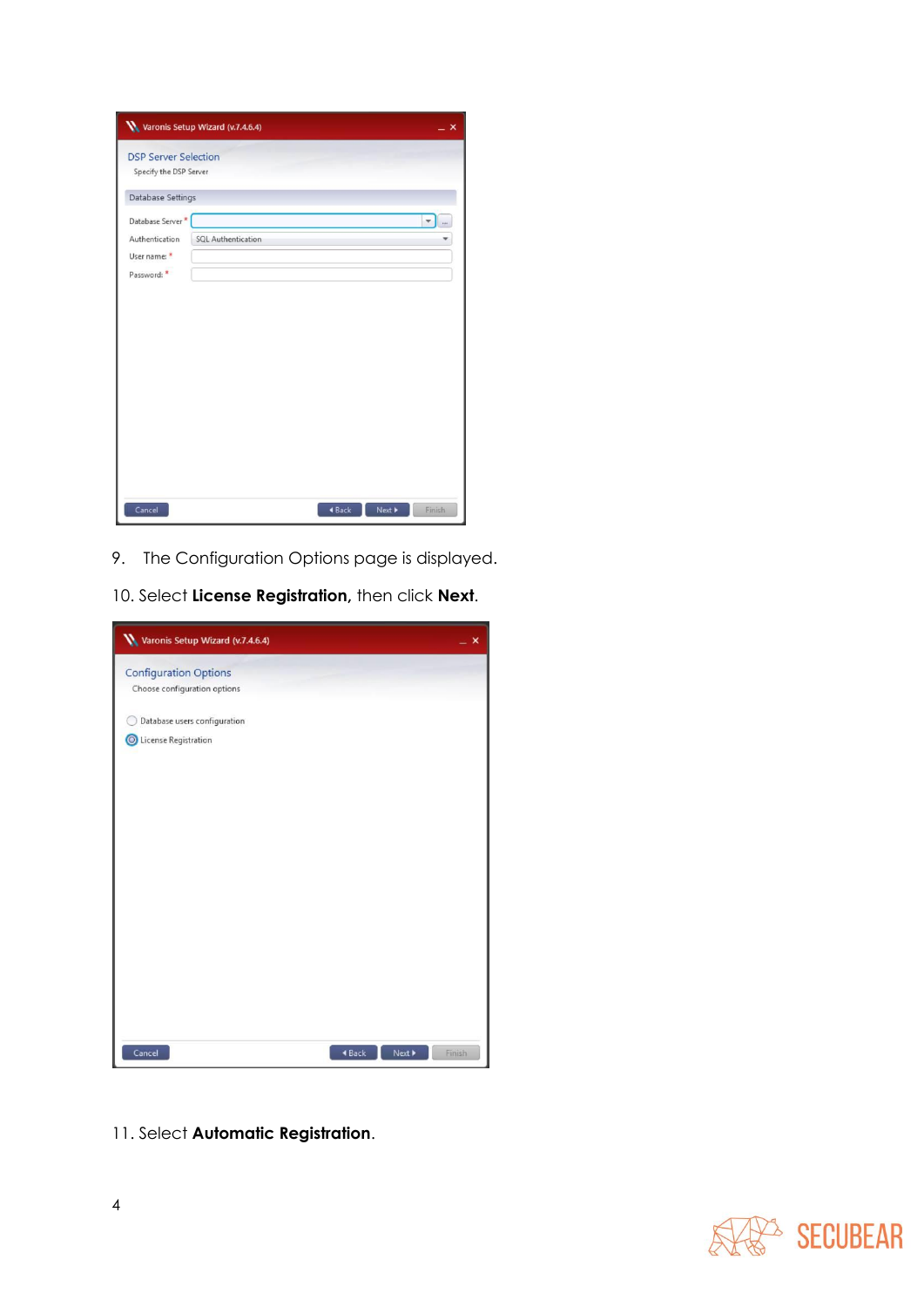If the DSP Server does not have access to the Internet or if Automatic Registration fails, follow Steps 17-32.)

12. In the Customer ID/Email Field, enter your unique **Customer Identifier.**

To locate your Customer Identifier, follow steps 22-25.

The Customer Identifier should also be displayed in **Help > About** of the DA GUI.

13. Type or Paste your Serial Key

#### 14. Click **Register**.

| Varonis Setup Wizard (v.7.4.6.4)                      |        | $- x$            |
|-------------------------------------------------------|--------|------------------|
| <b>License Configuration</b><br>Validate your license |        |                  |
| ◎ Automatic registration ● Manual registration        |        |                  |
| Customer ID/email:                                    |        | ŗ<br>ŗ           |
| Serial number:                                        |        | Register         |
|                                                       |        |                  |
|                                                       |        |                  |
|                                                       |        |                  |
|                                                       | B      |                  |
|                                                       |        |                  |
|                                                       |        |                  |
|                                                       |        |                  |
| Cancel                                                | 4 Back | Next ><br>Finish |

- 15. The details of your license will be displayed at the bottom of the wizard.
- 16. Click **Next**, then click **Finish** to close the Installer.
- 17. **Manual Registration** (If Automatic Registration Fails or is not available)
- 18. In the License Configuration Screen, select **Manual Registration**

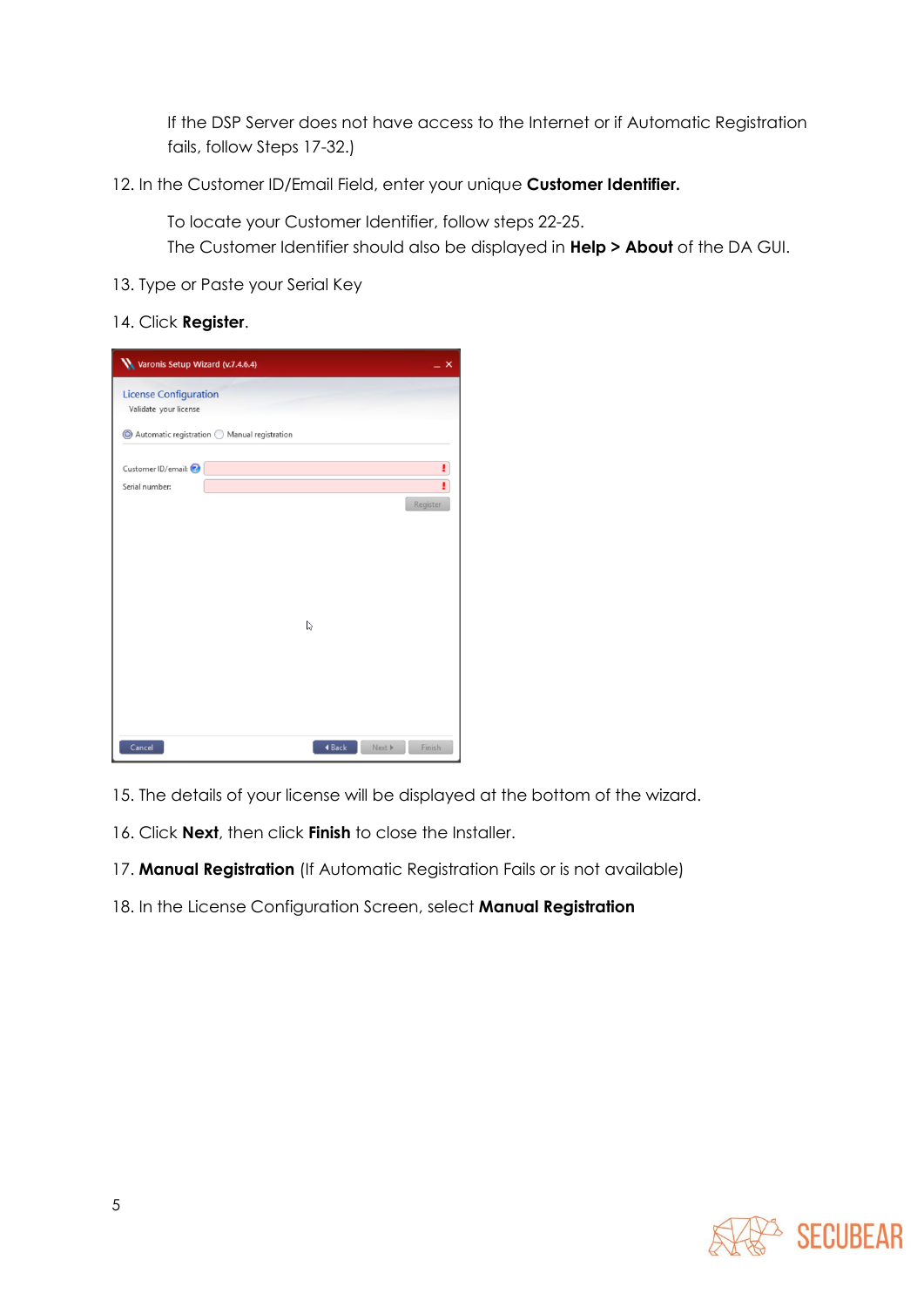| Varonis Setup Wizard (v.7.4.6.4)                      |                                                          | $\boldsymbol{\mathsf{x}}$                       |
|-------------------------------------------------------|----------------------------------------------------------|-------------------------------------------------|
| <b>License Configuration</b><br>Validate your license | Automatic registration O Manual registration             |                                                 |
|                                                       |                                                          |                                                 |
| Customer ID/email:                                    |                                                          | ł                                               |
| Serial number:                                        |                                                          | ŗ                                               |
| Registration token:                                   |                                                          | $\frac{1}{\sqrt{2}}$<br>$\overline{\mathbf{v}}$ |
|                                                       | Copy to clipboard Copy and paste the token. support site |                                                 |
| License key:                                          |                                                          |                                                 |
|                                                       | Paste from clipboard<br>Register<br>$\mathbb{Z}$         |                                                 |
|                                                       |                                                          |                                                 |
| Cancel                                                | Next »<br>Finish<br>4 Back                               |                                                 |

19. In the Customer ID/Email Field, enter your unique **Customer Identifier.**

To locate your Customer Identifier, see steps 22-25 The Customer Identifier should also be displayed in **Help > About** of the DA GUI.

- 20. Type or Paste your Serial Key
- 21. Copy the Registration Token to the Clipboard

#### 22. Navigate

to [https://help.varonis.com/login?startURL=/s/license/License\\_\\_c](https://help.varonis.com/login?startURL=/s/license/License__c) or [https://my.varonis.co](https://my.varonis.com/community/myLicenses) [m/community/myLicenses](https://my.varonis.com/community/myLicenses)

23. Login with your Varonis Portal Account.

If you have not created an account, follow the steps here: How to Create a **[Support Account](https://help.varonis.com/s/article/WDOC-2305)** 

24. Navigate to **Manage > My Licenses**

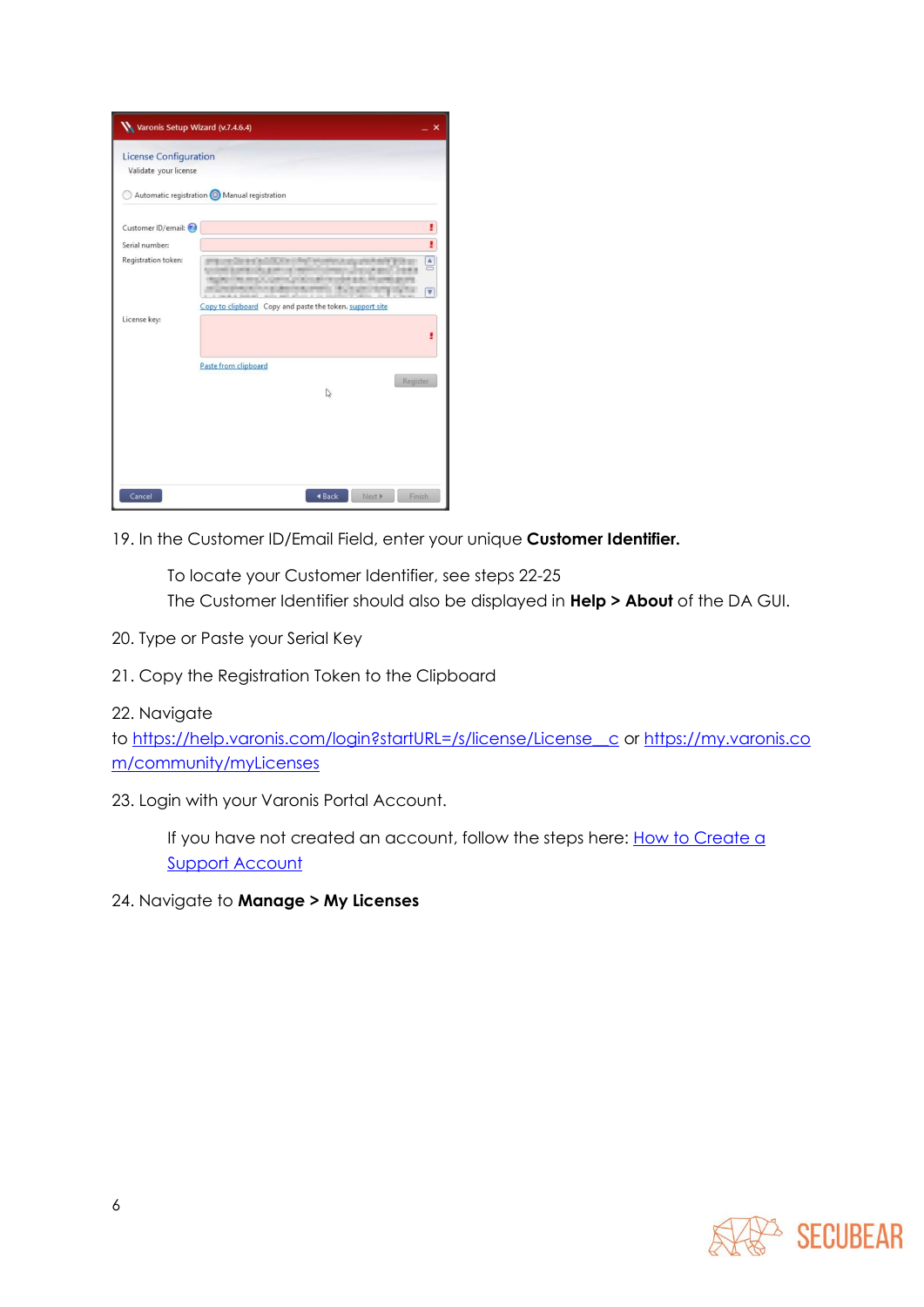|                | <b>WARONIS</b>                                                                                                                                         | Home         |      |              | Collaborate       |              |         | Help $\sim$  |                                          | Manage A     |                        | Success $\vee$ |   |            |         |
|----------------|--------------------------------------------------------------------------------------------------------------------------------------------------------|--------------|------|--------------|-------------------|--------------|---------|--------------|------------------------------------------|--------------|------------------------|----------------|---|------------|---------|
|                |                                                                                                                                                        |              |      |              |                   |              |         |              |                                          | My Cases     |                        |                |   |            |         |
|                |                                                                                                                                                        |              |      |              |                   |              |         |              |                                          | My Licenses  |                        |                |   |            |         |
|                |                                                                                                                                                        |              |      |              |                   |              |         |              | <b>My Licenses</b>                       | My Downloads |                        |                |   |            |         |
|                | <b>J</b> censes                                                                                                                                        |              |      |              |                   |              |         |              | A place where you can view your Licenses |              |                        |                |   |            |         |
|                | Licences $\bullet$ #<br>3 items . Sorted by Next Software Subscription End Date . Filtered by all licenses - Last Upgrade Date . Updated 6 minutes ago |              |      |              |                   |              |         |              |                                          |              | Q. Search this list    |                |   | 容。         | $m - c$ |
|                | License Name                                                                                                                                           | $\checkmark$ | Type | $\checkmark$ | Short Description | $\checkmark$ | Version | $\checkmark$ | Next Software Sub + v                    |              | Next License Expirat V | Is Historical  | v | Is Revoked |         |
|                | and min-bety-ring                                                                                                                                      |              | Eval |              |                   |              | 7.5.0   |              | 8/13/2021                                | 8/13/2019    |                        |                |   |            |         |
| $\overline{2}$ | and the first product of                                                                                                                               |              | Eval |              |                   |              | 7.0.0   |              | 1/9/2019                                 | 1/9/2019     |                        | o              |   | $\Box$     |         |

25. Select the license to register and click the **Register** Button in the upper right of the page.

| $\mathbf{S}_i$                                       | Ucense<br>SHEL BRIDE SURV-EDGE    |                                          |                                     |                                      |                                   |                  |                               |         | Upgrade Register Migration Token |
|------------------------------------------------------|-----------------------------------|------------------------------------------|-------------------------------------|--------------------------------------|-----------------------------------|------------------|-------------------------------|---------|----------------------------------|
| Verzion<br>7.5.0                                     | Account<br>Vaconis Internal Tests |                                          | <b>W.Upgrade</b><br>$\overline{56}$ | Type.<br>Eval                        | Next Software Sub. End Date (Pad) |                  | Next License Exp. Date (Paid) |         |                                  |
| License Information                                  |                                   |                                          |                                     |                                      |                                   |                  | $\times$                      |         |                                  |
| <b>Source</b><br>onis Internal Tests                 |                                   | Version<br>7.5.0                         |                                     |                                      |                                   | Register License |                               | $\circ$ | Enforce Number of Users<br>в     |
| ense Registration ID<br>5157362<br><b>Exterior O</b> |                                   | Short Description                        |                                     | Enter Registration Token             |                                   |                  |                               |         | Usage Left <b>O</b><br>з         |
| License Details                                      |                                   |                                          |                                     | Customer Identifier<br>Professionals |                                   |                  |                               |         |                                  |
| <b>Illectors</b>                                     |                                   |                                          |                                     |                                      |                                   |                  | Register<br>Cancel            |         |                                  |
| Type<br><b>Necb Eval</b>                             | <b>Days</b><br>30 <sub>1</sub>    | <b>Status</b><br>Quantity<br>3<br>Active |                                     | 10                                   | 50                                | 9/16/2020        | 9/16/2020<br>$\mathbb{R}$     | ٠       |                                  |

The **Customer Identifier** can be located here.

26. Paste the Registration Token from the Installer

#### 27. Click **Register.**

28. Your Full License Key will be generated.